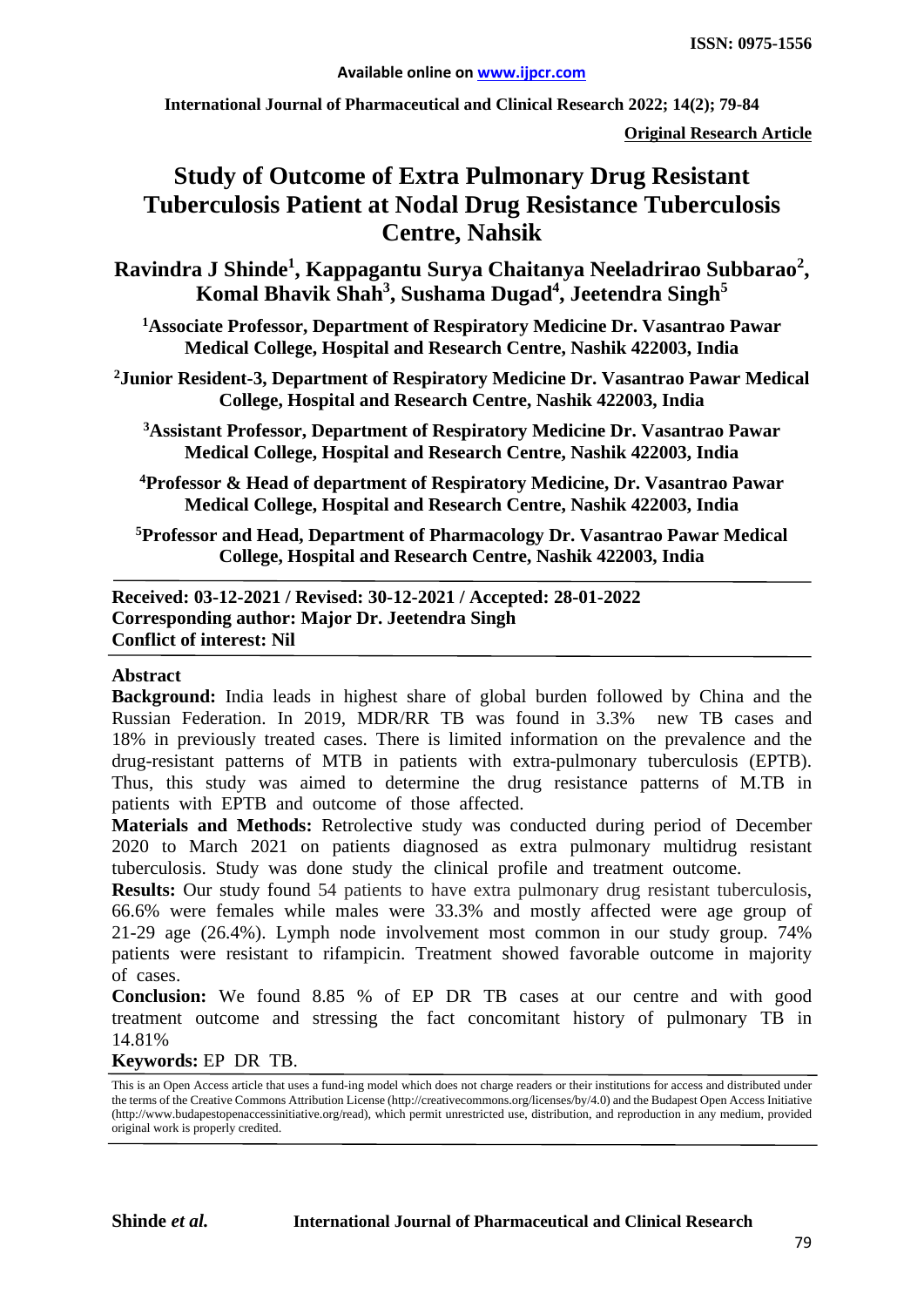## **Introduction**

Globally, the burden of multidrug- or rifampicin-resistant TB (MDR/RR-TB) as newly diagnosed cases of tuberculosis remains stable. In 2019, MDR/RRTB was found in 3.3% new TB cases and 18% in previously treated cases. India leads in highest share of global burden followed by China and the Russian Federation.[1]

Rifampicin-resistant tuberculosis can be one of the following - Rifampicin monoresistant, Multidrug-resistant (MDR TB) (that is, resistant to both rifampicin and isoniazid), extensively drug-resistant (that is, multidrug-resistant plus resistance to fluoro-quinolones and second-line injectable drugs), or Pre-XDR ( multidrug-resistant plus resistance to either a fluoroquinolone or a second-line injectable drug).[2]

TB can involve any site and it can be classified as pulmonary or extrapulmonary TB (EP-TB). Similarly, EP DR‑TB consists of a vast clinical spectrum and a formidable challenge with scarce literature. Therefore EP-TB often presents as diagnostic and therapeutic dilemma We aim to study the clinical profile and treatment outcomes of EP DR‑TB under the programmatic setting.[3]

There is limited information on the prevalence and the drug-resistant patterns of MTB in patients with extra-pulmonary tuberculosis (EPTB) . Thus, this study was aimed to determine the drug resistance patterns of M.TB in patients with EPTB and outcome of those affected.[4]

## **Materials and Methods**

The study was conducted in DR TB Centre of department of Respiratory Medicine at a tertiary care hospital from December 2020 to March 2021.

It was retrolective study and patients of extra pulmonary MDR & XDR TB were noted and enrolled into our study. The patients admitted in duration of January 2019 to March 2020 and who received the treatment under programmatic DR TB guidelines wiere enrolled for study and data was collected accordingly.

Inclusion criteria –

All the patient who were diagnosed as extra-pumonary MDR / XDR TB admitted in duration of January 2019 to March 2020 were included.

Exclusion criteria –

Patients of Incomplete data were not enrolled in the study.

Aim of the study was to estimate proportion of Extra pulmonary drug resistance tuberculosis patients and to study the clinical outcome and to study the pattern of Extra pulmonary drug resistance tuberculosis in these patients

Data was collected analyzed with appropriate statistical method.

# **Results**

## **1) Demographic variables**

During the study period April 2019 to March 2020 total of 54 patients were found to have extra pulmonary drug resistant tuberculosis out of which 18 were male ( 33.33 %) and 36 were females ( 66.66 % ) ( Fig 1 ).

The most common age group affected was found to be between 21-29 years (46.29%) followed by 10-20 years group (25.92%) while the least affected group was  $60 - 69$  years of age  $(1.85%)$  (Fig 2 ).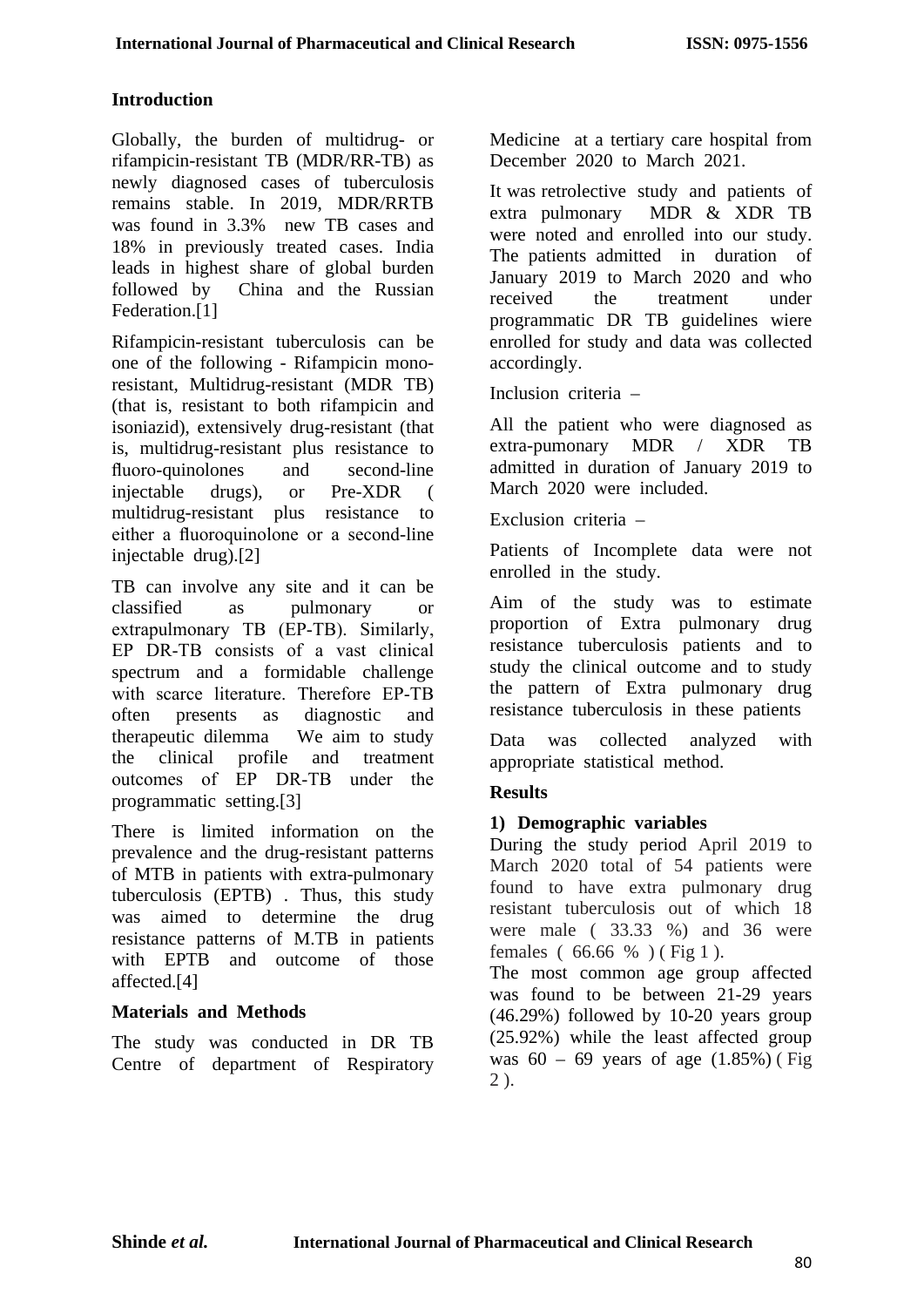



2) Organ involved Lymphnodes involvement accounted for the highest incidencewith 38 patients (70.37%) followed by bone involvement of 7 patient (13%) . Drug resistant tuberculosis was found in equal amount in breast abscess and central nervous system.



**Figure 3: Organ Involvement**

3) History of Tuberculosis -

### **Shinde** *et al.* **International Journal of Pharmaceutical and Clinical Research**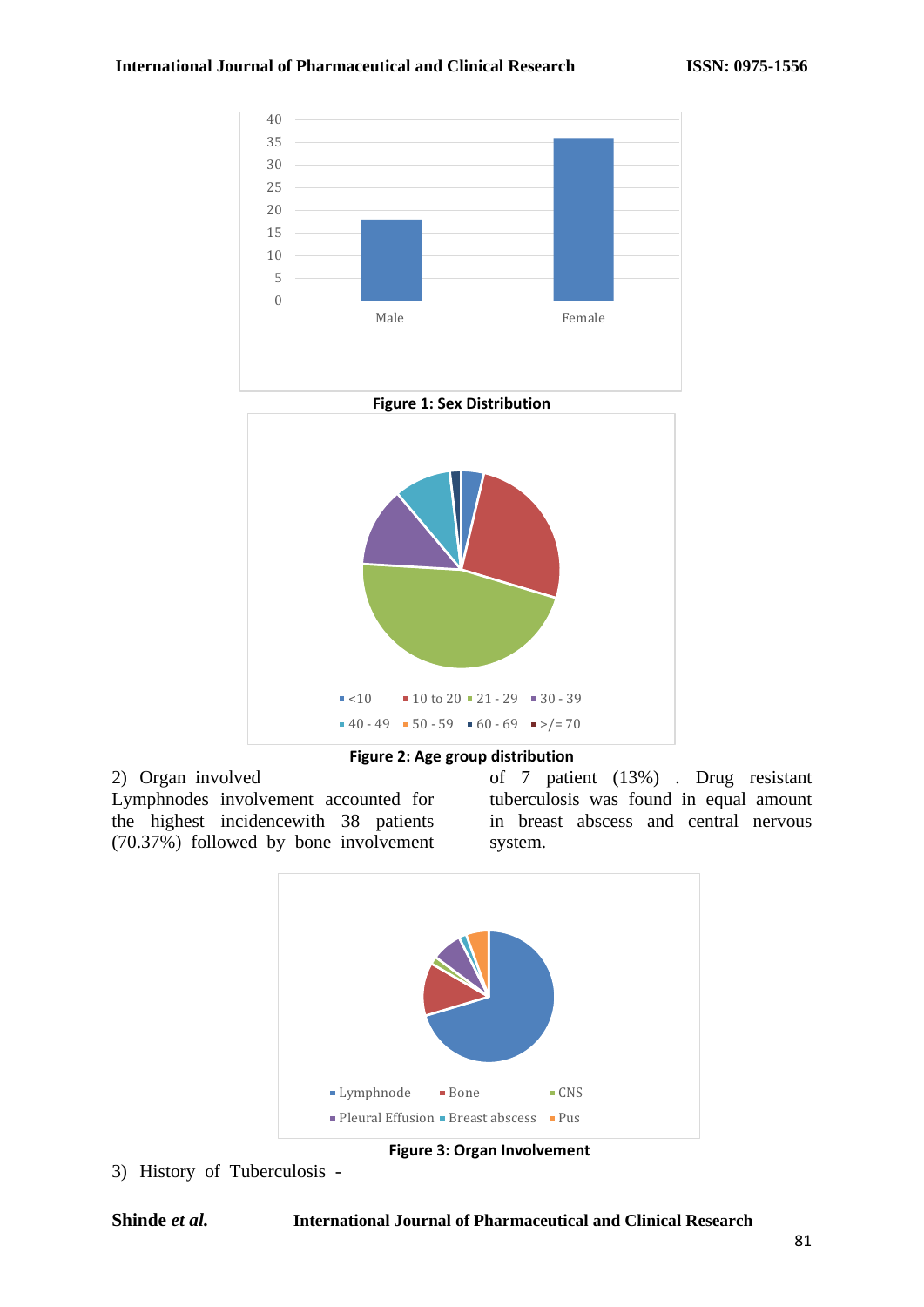Eight patients were found to have a past history of Pulmonary TB while seven patients had past history of extrapulmonary TB. Three patients were contacts with patients of DS/DR TB cases.

4) Pattern of drug resistance –

Out of the total study population 74% patients were reported as Rifampicin resistant ;

11.11% were labelled as Pre XDR FQ resistant . Fluoroqinolone and isoniazid resistance was found in equal percentage in the study group.



**Figure 4: Drug resistance Pattern**

5) Outcome of the study group-

Forty two patient (77.77%) completed the treatment course. Five patient (9.25%) died during the treatment course. Five patient (9.25%) were labelled as defaulter. One patient (1.85%)was labelled as lost to follow up. One case (1.85%) was transferred out from the DRTB centre.

**Figure 5: Outcome**

| Treatment complete |              | 42 |  |
|--------------------|--------------|----|--|
|                    | death        | 5  |  |
| Outcome            | Default      | 5  |  |
|                    | LTFU         |    |  |
|                    | Transfer out |    |  |

#### **Discussion**

The proportion of extra pulmonary DR TB cases in a study was found to be at 4.4 % of all DR TB cases (3) and our study found the proportion to be at 8.85%. This figure is found to be at lower side in extra pulmonary as compared with DS TB.

Availability of universal drug susceptibility has increased the diagnosis of DR TB and understanding the resistance pattern of the disease. We found that extra pulmonary DR TB to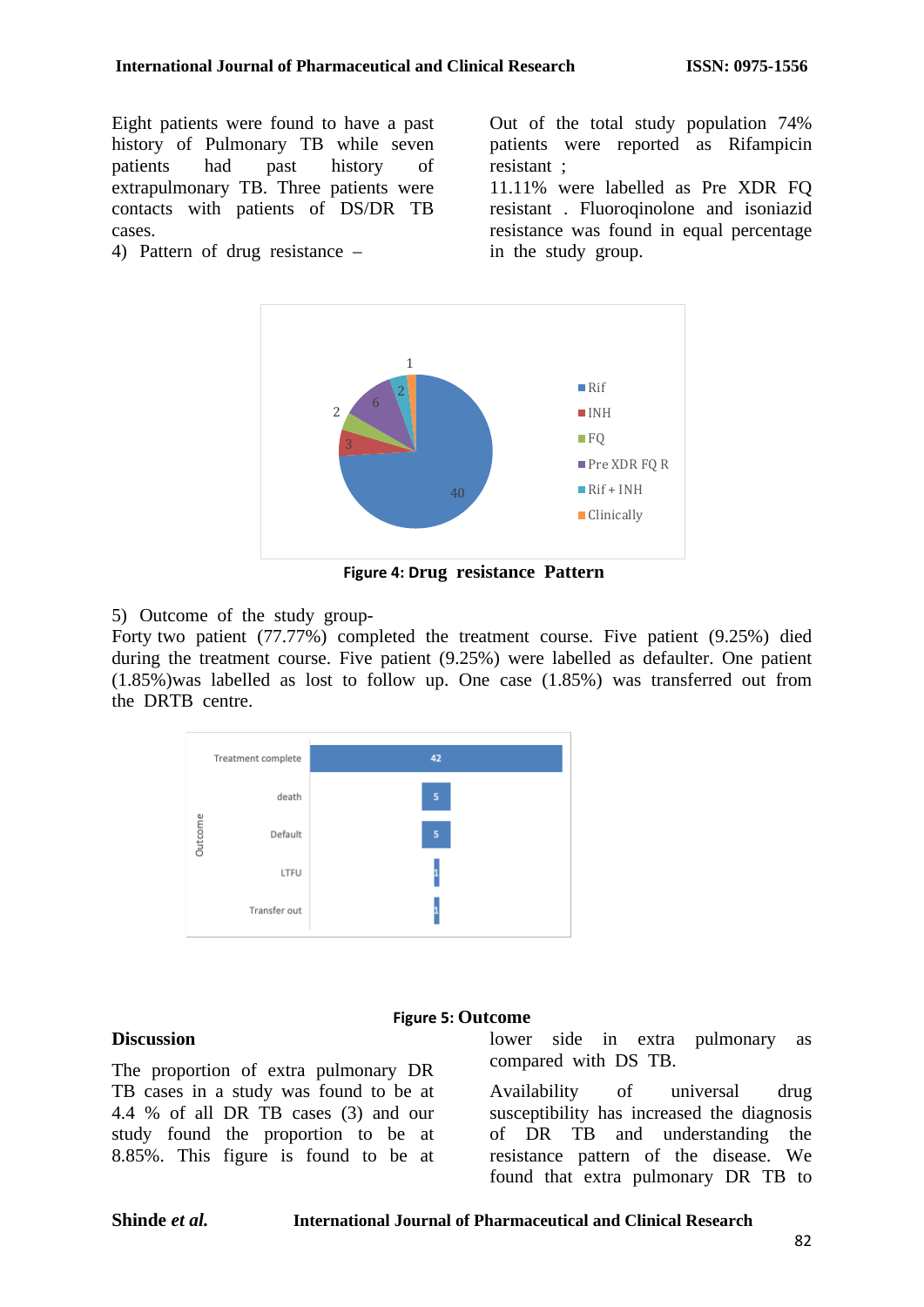be found in younger age group (72%) with predominant female age group (66%). These findings were found to be consistent with other studies published.[5-6]

Involvement of lymph nodes in DR Tb cases was found to be in thirty eight patients (70.37%) which is also on the lines of DS TB cases and consistent with study of Suryawanshi SL et al. [7] We report DR TB in bone to be second most common followed by pleural disease. This findings are contrast to the data published by Indian supranational laboratory, NIRT [8]

HIV co-infection was found to be in four cases (7.40%) and one patient was pregnant at time of initiation of treatment . Eight patients were found to have a past history of Pulmonary TB while seven patients had past history of extrapulmonary TB. Three patients were contacts with patients of DS/DR TB cases.

Contrary to the findings of other studies we found higher resistant to rifampicin followed by Pre XDR FQ resistant . Unnati Desai et al reported higher resistant to pre XDR FQ. [3]

Forty-two patient (77.77%) completed the treatment course. Five patients (9.25%) died and defaulted each respectively. One patient was transferred out and follow up couldn't be assessed.

Due to retrolective nature of the study we couldn't assess the reason for default and cause of death in the study group.

# **Conclusion:**

We found 8.85 % of EP DR TB cases at our centre and with good treatment outcome and stressing the fact concomitant history of pulmonary TB in 14.81%.As 9.25% patients died and defaulted each respectively; due to retrolective nature of study we couldn't ascertain reason of default and reason of death.

We recommend such prospective studies to be conducted in future to understand the reason of default or cause of death in such cases.

# **References:**

- 1. Who global report 2020 https://www.who.int/teams/globaltuberculosis-programme/tb-reports
- 2. Paramasivan CN, Venkataraman P (2004) Drug resistance in tuberculosis in India. Indian J Med Res 120: 377– 386.
- 3. Desai U, Joshi JM. Extrapulmonary drug-resistant tuberculosis at a drugresistant tuberculosis center, Mumbai: Our experience – Hope in the midst of despair! Lung India 2019;36:3-7.
- 4. Diriba G, Kebede A, Tola HH, Yenew B, Moga S, Addise D, et al. (2020) Molecular characterization and drug resistance patterns of *Mycobacterium tuberculosis* complex in extrapulmonary tuberculosis patients in Addis Ababa, Ethiopia. PLoS ONE 15(12): e0243493.
- 5. Waghmare MA, Utpat K, Joshi JM. Treatment outcome of drug-resistant pulmonary tuberculosis under programmatic management of multi‑drug resistant tuberculosis, at a tertiary care center in Mumbai. Med J DY Patil Univ 2017;10:41‑5.
- 6. Dalal A, Pawaskar A, Das M, Desai R, Prabhudesai P, Chhajed P, *et al.*  Resistance patterns among multidrug-resistant tuberculosis patients in greater metropolitan Mumbai: Trends over time. PLoS On 2015;10:e0116798
- 7. Suryawanshi SL, Shewade HD, Nagaraja SB, Nair SA, Parmar M. Unfavourable outcomes among patients with MDR‑TB on the standard 24‑month regimen in Maharashtra, India. Public Health Action 2017;7:116-22.
- 8. Dusthackeer A, Sekar G, Chidambaram S, Kumar V, Mehta P, Swaminathan S, *et al.* Drug